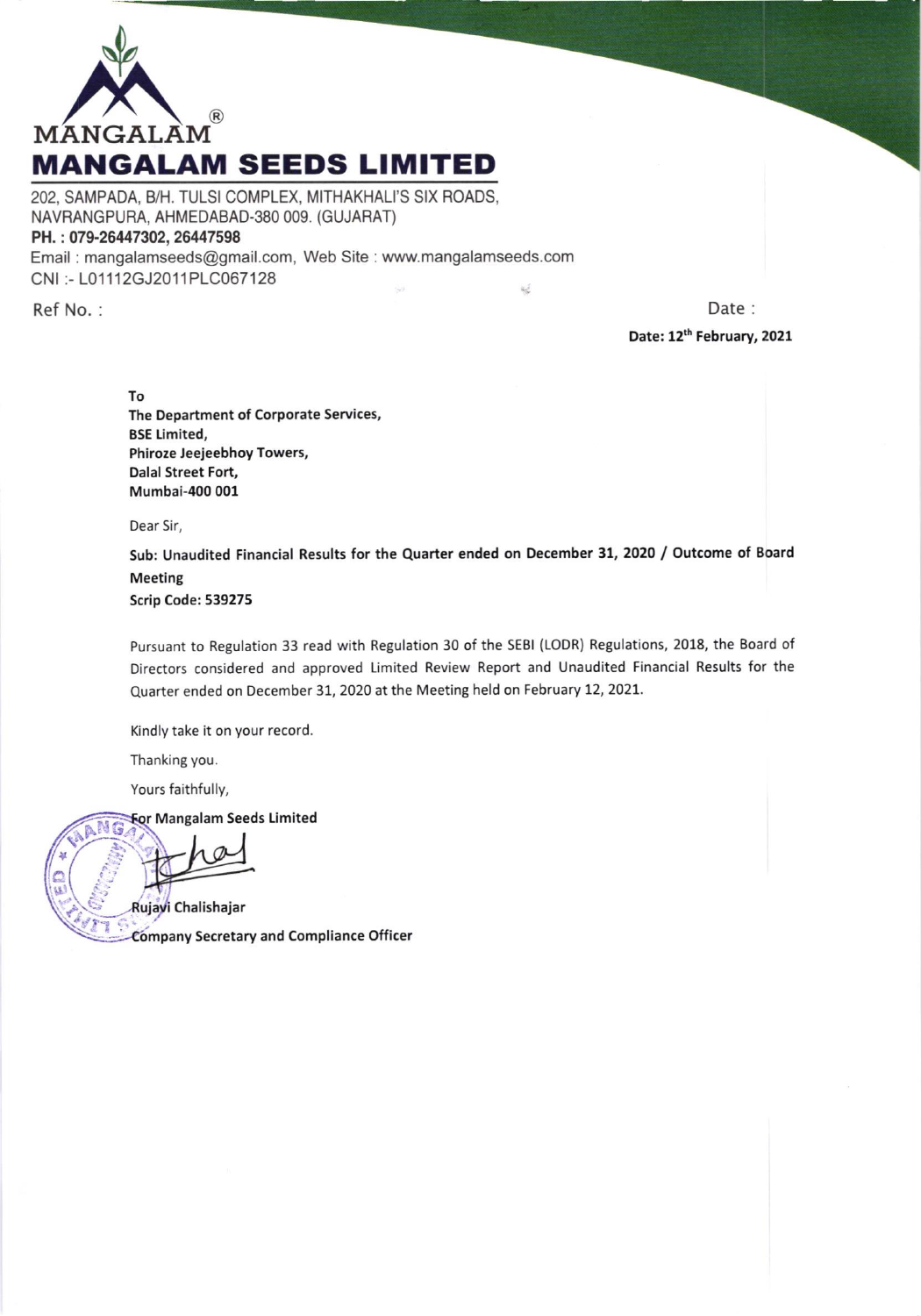

202, SAMPADA, B/H. TULSI COMPLEX, MITHAKHALI'S SIX ROADS, NAVRANGPURA, AHMEDABAD-380 009. (GUJARAT) PH.: 079-26447302, 26447598

Email: mangalamseeds@gmail.com, Web Site: www.mangalamseeds.com CNI:-L01112GJ2011PLC067128

Ref No.:

Date:

|              | <u>Unaudited Standalone Financial Results for the period ended on Becember 3.</u><br>(Amount in ₹) |                                  |                                  |                                  |                                             |                                      |                               |  |  |
|--------------|----------------------------------------------------------------------------------------------------|----------------------------------|----------------------------------|----------------------------------|---------------------------------------------|--------------------------------------|-------------------------------|--|--|
|              | <b>Particulars</b>                                                                                 | Quarter<br>ended on<br>31-Dec-20 | Quarter<br>ended on<br>30-Sep-20 | Quarter<br>ended on<br>31-Dec-19 | <b>Nine months</b><br>ended on<br>31-Dec-20 | Nine months<br>ended on<br>31-Dec-19 | Year<br>ended on<br>31-Mar-20 |  |  |
|              |                                                                                                    | <b>Unaudited</b>                 | <b>Unaudited</b>                 | Unaudited                        | <b>Unaudited</b>                            | <b>Unaudited</b>                     | Audited                       |  |  |
|              | Revenue from operations                                                                            | 119,627,889                      | 55,214,978                       | 130,961,206                      | 298,058,557                                 | 258,862,487                          | 364,039,066                   |  |  |
| $\mathbf{u}$ | Other Income                                                                                       | (59, 623)                        | 141,913                          | 68,592                           | 85,222                                      | 122,413                              | 219,894                       |  |  |
| шl           | <b>Total Revenue (I+II)</b>                                                                        | 119,568,266                      | 55,356,891                       | 131,029,798                      | 298,143,779                                 | 258,984,900                          | 364,258,960                   |  |  |
|              |                                                                                                    |                                  |                                  |                                  |                                             |                                      |                               |  |  |
| <b>IV</b>    | <b>Expenses</b>                                                                                    |                                  |                                  |                                  |                                             | 185,395,031                          | 250,255,383                   |  |  |
|              | Cost of material consumed                                                                          | 97.262.957                       | 50,724,569                       | 60,207,182                       | 238,133,270                                 |                                      | 8,468,503                     |  |  |
|              | Changes in inventories of Finished Goods, Work-in-Progress<br>and Stock-in-trade                   | (16,802,210)                     | (29, 382, 911)                   | 33,857,682                       | (45, 875, 692)                              | (11,584,045)                         |                               |  |  |
|              | Employee benefits expenses                                                                         | 4,481,774                        | 4,650,184                        | 4,923,940                        | 13,557,143                                  | 13,622,525                           | 17,813,606                    |  |  |
|              | <b>Finance Costs</b>                                                                               | 2,160,945                        | 2,665,365                        | 2,351,145                        | 7,031,963                                   | 7,692,557                            | 9,660,890                     |  |  |
|              | Depreciation and amortization expense                                                              | 1,992,917                        | 1,958,517                        | 933,270                          | 5,822,358                                   | 2,695,466                            | 4,000,584                     |  |  |
|              | Other Expenses                                                                                     | 11,105,716                       | 7,572,506                        | 10,130,111                       | 26,831,675                                  | 25,511,180                           | 34,389,244                    |  |  |
|              | <b>Total Expenses</b>                                                                              | 100,202,099                      | 38,188,230                       | 112,403,330                      | 245,500,717                                 | 223,332,714                          | 324,588,210                   |  |  |
|              | Profit before exceptional and extraordinary items and tax (III-<br>IV)                             | 19,366,167                       | 17,168,661                       | 18,626,468                       | 52,643,062                                  | 35,652,186                           | 39,670,750                    |  |  |
| VI           | <b>Exceptional Items</b>                                                                           | ÷                                | ×                                |                                  |                                             |                                      |                               |  |  |
| VII          | Profit before extraordinary items and tax (V-VI)                                                   | 19,366,167                       | 17,168,661                       | 18,626,468                       | 52,643,062                                  | 35,652,186                           | 39,670,750                    |  |  |
| VIII         | <b>Extraordinary items</b>                                                                         |                                  |                                  |                                  |                                             |                                      |                               |  |  |
| IX           | Profit before tax (VII-VIII)                                                                       | 19,366,167                       | 17,168,661                       | 18,626,468                       | 52,643,062                                  | 35,652,186                           | 39,670,750                    |  |  |
| $\mathsf{x}$ | <b>Tax Expenses</b>                                                                                |                                  |                                  |                                  |                                             |                                      |                               |  |  |
|              | 1) Current tax                                                                                     | 2,200,000                        | 1,300,000                        | 855,000                          | 3,945,000                                   | 2,955,000                            | 1,362,060                     |  |  |
|              | 2) Deferred tax                                                                                    | 314,031                          | 192,103                          | 64,947                           | 685,268                                     | (40, 693)                            | 2,202,920                     |  |  |
| XI           | Profit (Loss) for the period from continuing operations (IX-X)                                     | 16,852,136                       | 15,676,558                       | 17,706,521                       | 48,012,794                                  | 32,737,879                           | 36,105,770                    |  |  |
| XII          | Profit / (Loss) from discontinuing operations                                                      | $\omega_{\rm c}$                 | $\bullet$                        | $\blacksquare$                   | $\overline{\phantom{a}}$                    | ÷,                                   |                               |  |  |
| XIII         | Tax expenses of discontinuing operations                                                           | $\omega$                         | $\omega$                         | $\overline{\phantom{a}}$         | $\overline{\phantom{a}}$                    |                                      |                               |  |  |
| XIV          | Profit / (Loss) from discontinuing operations (after tax) (XII-<br>$XIII$ )                        |                                  |                                  |                                  |                                             |                                      |                               |  |  |
| <b>XV</b>    | Profit / (Loss) for the period (XI+XIV)                                                            | 16,852,136                       | 15,676,558                       | 17,706,521                       | 48,012,794                                  | 32,737,879                           | 36,105,770                    |  |  |
| <b>XVI</b>   | <b>Other Comprehensive income</b>                                                                  |                                  |                                  |                                  |                                             |                                      |                               |  |  |
|              | A) (i) Items that will not be reclassified to profit or loss                                       | (145, 671)                       | (221, 271)                       | 30,676                           | (467, 013)                                  | 425,330                              | (1,300,584)                   |  |  |
|              | (ii) Income tax relating to items that will not be<br>reclassified to profit or loss               | (14, 939)                        | 6,092                            | 27,876                           | (36, 472)                                   | (9,097)                              | 139,962                       |  |  |
|              | B) (i) Items that will be reclassified to profit or loss                                           | $\blacksquare$                   | $\cdot$                          | $\overline{\phantom{a}}$         | $\overline{\phantom{a}}$                    | $\sim$                               |                               |  |  |
|              | (ii) Income tax relating to items that will be reclassified                                        |                                  |                                  | ÷                                |                                             |                                      |                               |  |  |
|              |                                                                                                    |                                  |                                  |                                  |                                             |                                      |                               |  |  |
|              | to profit or loss<br><b>Total Comprehensive Income</b>                                             | 16,691,526                       | 15,461,379                       | 17,765,073                       | 47,509,309                                  | 33,154,112                           | 34,945,148                    |  |  |
| <b>XVIII</b> | Paid up Equity Share Capital (Face Value Rs. 10/- each)                                            | 109,801,580                      | 109,801,580                      | 109,801,580                      | 109,801,580                                 | 109,801,580                          | 109,801,580                   |  |  |
| XVIII        | <b>Other Equity excluding Revaluation Reserve</b>                                                  | 275,693,087                      | 259,001,561                      | 226,392,742                      | 275,693,087                                 | 226,392,742                          | 228,183,778                   |  |  |
| <b>XIX</b>   |                                                                                                    |                                  |                                  |                                  |                                             |                                      |                               |  |  |
| XX           | Earning per share<br>1) Basic                                                                      | 1.53                             | 1.43                             | 1.61                             | 4.37                                        | 2.98                                 | 3.29                          |  |  |
|              | 2) Diluted                                                                                         | 1.53                             | 1.43                             | 1.61                             | 4.37                                        | 2.98                                 | 3.29                          |  |  |

cial Results for the neriod ended on December 31, 2020